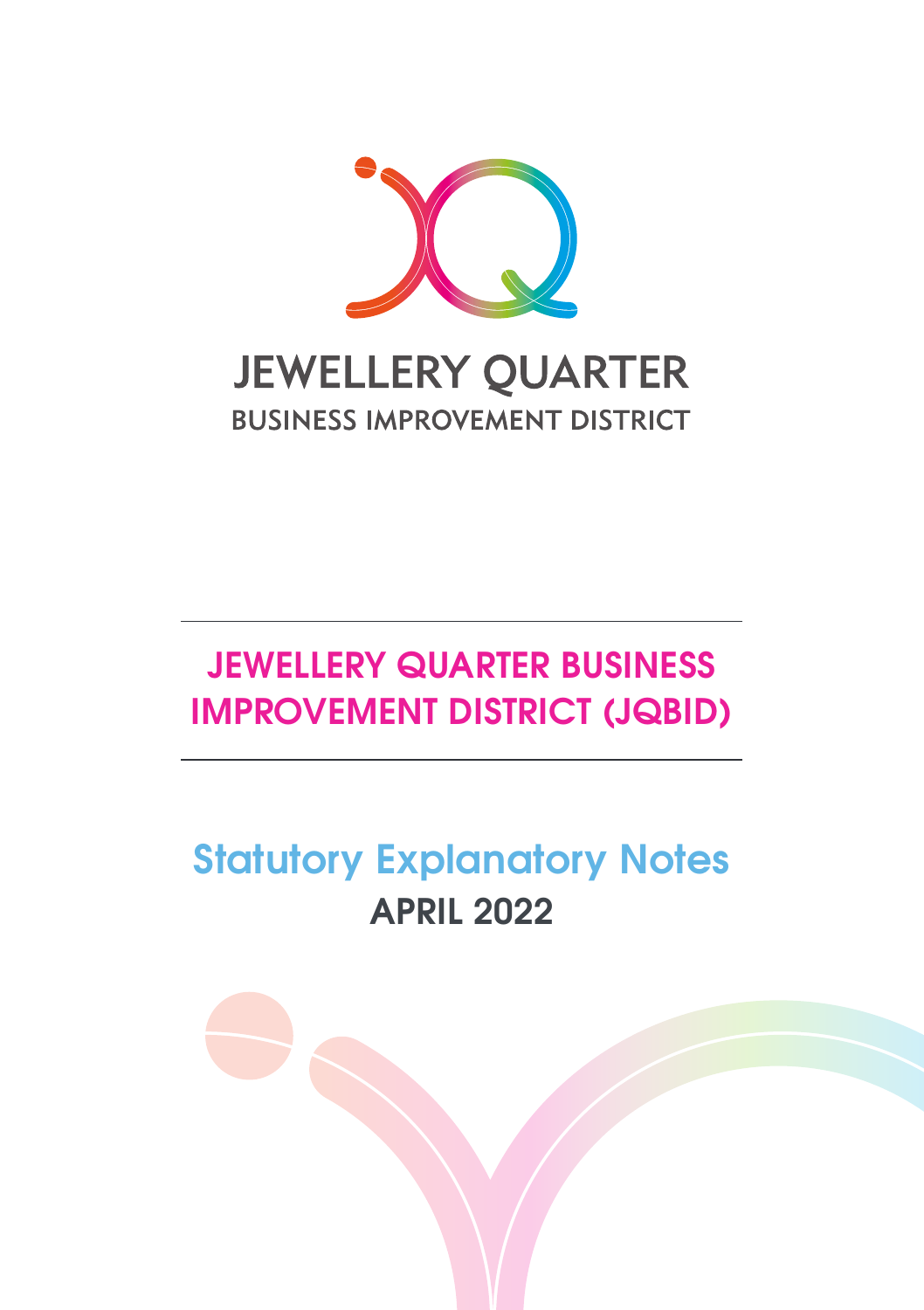# **Overview**

**The Jewellery Quarter BID (JQBID) commenced its first five-year term on 1st September 2012.**

**In July 2017, businesses voted 88% in favour of a second five-year term in the Renewal Ballot. The second term commenced on 1st September 2017 and runs until 31 August 2022.**

**The Jewellery Quarter BID is funded by a fair and transparent levy on all eligible business occupiers within the area for their benefit.**

**The BID levy is an annual amount payable until the end of this five-year term on 31st August 2022.**

# **The Jewellery Quarter BID Team**

The Jewellery Quarter BID Team works hard to deliver projects and initiatives that will benefit the businesses in the local area. BID levy payers' views and ideas are regularly sought to improve

the BID team's service. Project updates are provided via offline and online communication including the dedicated website (see link below).

For biographies and responsibilities of the JQBID Team and further information, visit www.jewelleryquarter.net/jqbid

# **FAQs**

## **What is a BID?**

A Business Improvement District (BID) is a geographically defined area within which businesses pool their resources to invest in projects and services that improve the local environment and the experiences of visitors, workers and other users. The Jewellery Quarter BID is one of 12 BIDs in Birmingham.

#### **Who manages the BID?**

The Jewellery Quarter BID is operated by

the Jewellery Quarter Development Trust (JQDT), an independent Community Interest Company (CIC). The JQDT undertakes a range of activities for the benefit of all who live, learn, work, invest and visit the area. The Board of Directors consists of BID levy payers and community representatives who manage the budget and oversee the BID team's activities. Day-to-day, the BID is managed by a small team led by the Executive Director.

## **Why am I eligible to pay the BID levy?**

All non-domestic properties within the JQBID area that have a Rateable Value (RV) of £10,000 or over are eligible to contribute to the BID via a levy. [To view a map of the BID area, please visit the BID website www.jewelleryquarter.net/jqbid]

Birmingham City Council is responsible for the administration and collection of the levy before the funds are transferred to the JQBID. These funds are invested on behalf of the community in line with the approved Jewellery Quarter BID Proposal. [To view this document, please visit the BID website www.jewelleryquarter.net/jqbid]

#### **How is the BID levy calculated?**

The levy is calculated at 2.14% of RV as at 6th April 2017. The following conditions apply:

• The annual levy will be apportioned on a daily basis where properties are taken out or brought into the National Non-Domestic Rates (NNDR) list. 2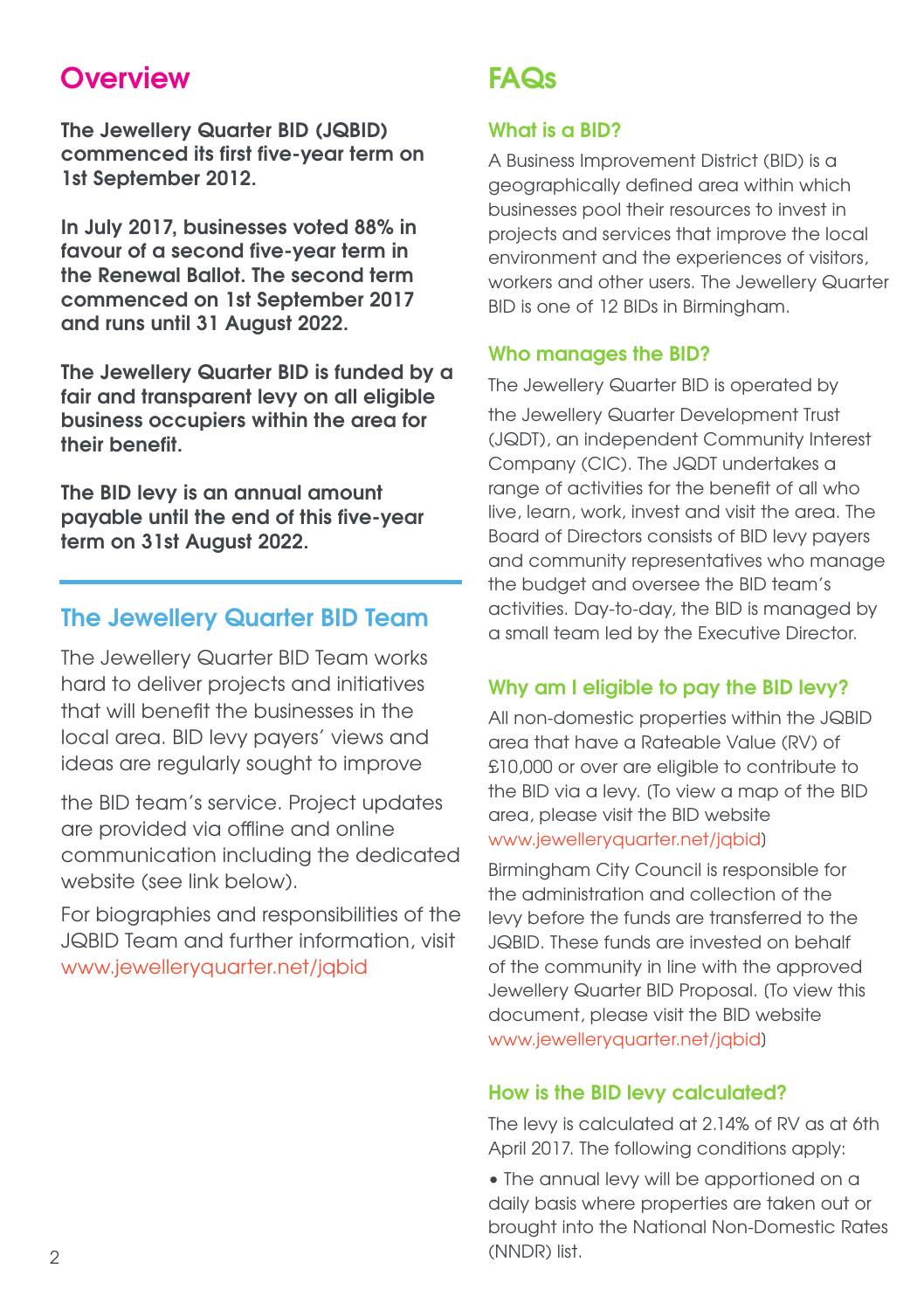- No exemptions will be granted for void or partially empty premises.
- The levy will be discounted for charitable organisations at the same level as their mandatory rate relief, currently 80%.
- Hereditaments (properties) with rateable values that were below £10,000 (in the 2017 NNDR listing) will be exempt from the levy.
- The maximum levy payable will be £10,000 per hereditament.

### **Do I need to pay the BID Levy?**

The person(s) or organisation liable to pay the non-domestic rates for the property is also liable to pay the BID levy. Where a property is occupied this falls to the occupier. If the property is vacant, undergoing refurbishment or being demolished, the registered business ratepayer will be liable to pay.

#### **Since September 2017, I have started to receive a BID levy bill. Why is this?**

From 1st September 2017, the Jewellery Quarter BID welcomed new levy payers based on the following changes:

• The BID area was expanded for its secondterm to reflect the natural footprint of the Jewellery Quarter. [To view a map of the BID area, please visit the BID website www.jewelleryquarter.net/jqbid].

• A revaluation of Rateable Values (RV) was

undertaken by the Government and it came into effect on 1st April 2017.

Some businesses are now eligible when previously they may have been exempt from payment.

#### **What happens to the money that is collected through the levy?**

All money collected is invested back into the Jewellery Quarter. The Jewellery Quarter BID outlined in its BID Proposal a strategy to deliver projects, events and initiatives

to raise the profile of the area making it a safer, cleaner and more vibrant place to do

business. To view the Proposal, please visit the BID website www.jewelleryquarter.net/ jabid.

#### **Aren't some of these services provided by the Council?**

The services provided by the Jewellery Quarter BID are additional services not provided by the Council or enhancements to existing Council services.

#### **Can I opt out of the BID?**

No. The BID arrangements are legally binding for non-domestic ratepayers in the BID area who meet the criteria set out in the Jewellery Quarter BID Proposal.

#### **What is the estimated total revenue to be raised from the BID levy in 2022/23?**

The estimated total revenue to be raised, 'for a full financial year', from BID levy in 2022/2023 is £444,000. The team will work hard throughout the BID's term to lever in further funding from other sources.

**To keep up to date with JQBID news, projects & services sign up to our quarterly BID levy payers newsletter by emailing info@jqdt.org or visit jewelleryquarter.net/about/bidlevy- payers for more information**

**This document gives an overview of the projects, events and initiatives for 2022 and incorporates the JQDT's COVID-19 Response Plan as well as views and comments received from BID levy payers.**